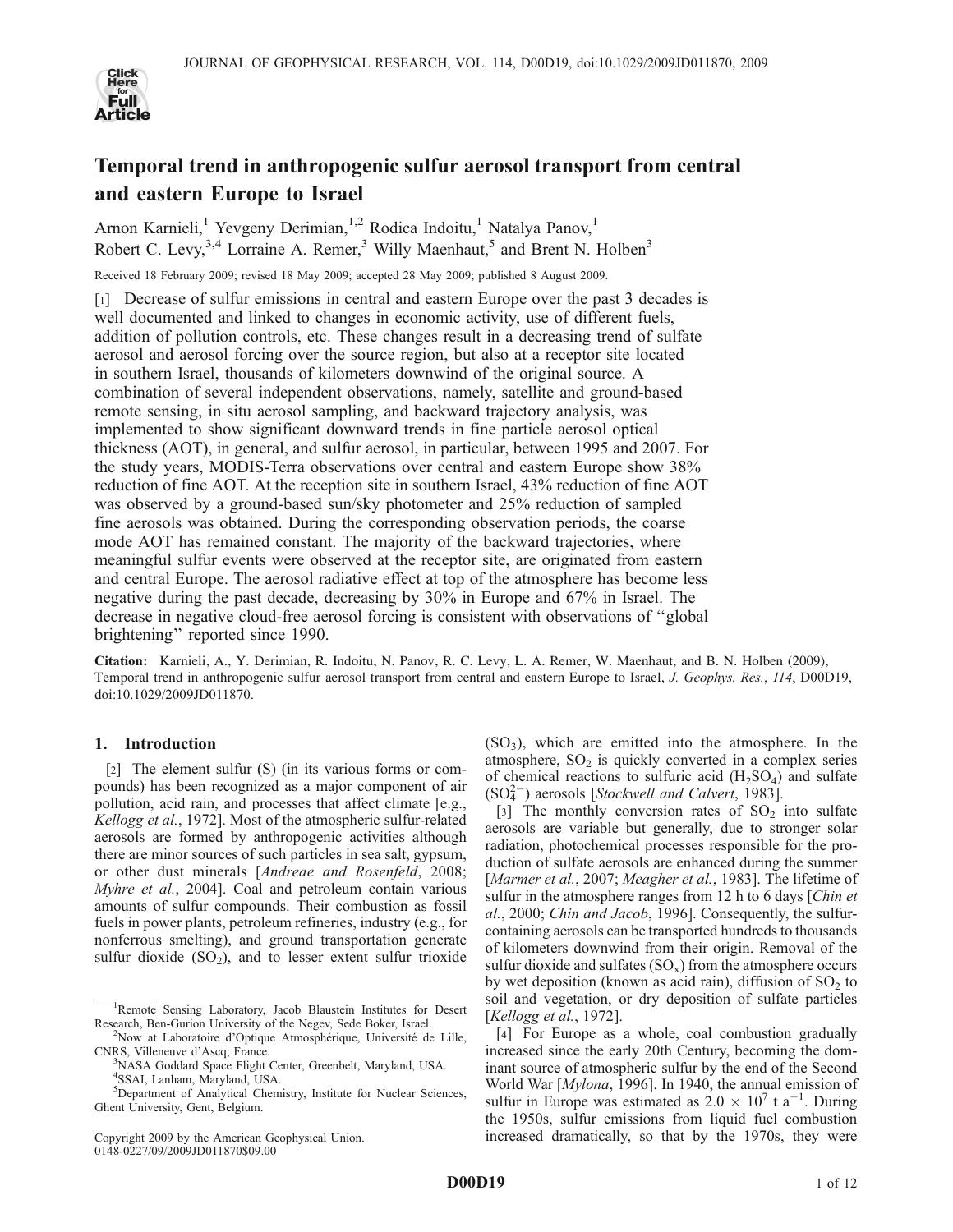

Figure 1. Long-term (1968– 1996) average of sea level pressure for the summer season (May to September) over the research area (based on NCEP/NCAR Reanalysis data). The steep pressure gradient between the ridge in the northwest of the region and the Persian Trough in the southeast derives northwesterly winds that cause long-range transport of air masses carrying pollutants, from southeastern and southwestern Europe, into the eastern Mediterranean basin.

comparable to those from coal. The total sulfur emission reached a peak of  $5.7 \times 10^7$  t a<sup>-1</sup> in 1975. During the 1980s, western Europe experienced a marked decline in sulfur emission due to awareness of the health risks and environmental impacts that led to increasing use of alternative energy sources and less sulfurous fuels.

[5] A different situation took place in the member countries of the Soviet Bloc. As energy consumption per capita grew and prices of imported oil increased, these counties aspired for a self-sufficient energy supply. Consequently, central and eastern European countries mainly relied on lignite. Lignite is a brown coal, which requires extensive upgrading before it can be burned as a fuel source; therefore, it is a highly polluting material. Rapid economic growth of the former Soviet Bloc countries dominated any environmental concerns. Within the centrally controlled economies, energy-intensive industries (including iron, steel, light metals, chemicals, and engineering) were given priority, at the expense of efficient and low polluting energy production. After the collapse of the Soviet Union, central and eastern Europe reduced their economic activity and energy production, while also beginning to adapt policies of sulfur emission control. The consequence was that the region experienced a marked decline of sulfur emissions during the 1990s from  $3.5 \times 10^7 \times \text{t a}^{-1}$  in 1990 to  $1.1 \times 10^7 \text{t a}^{-1}$  in 2004 [*Vestreng et al.*, 2007].

[6] The sulfur emission trends of the last century are reflected in the changes of calculated radiative forcing. The magnitude of the monthly mean sulfate direct shortwave forcing at top of atmosphere increased from  $-0.6$  W m<sup>-2</sup> in

July 1900 to  $-2.7 \text{ W m}^{-2}$  in July 1980, and then it steadily decreased to  $-1.1$  W m<sup>-2</sup> in July 2000 [*Marmer et al.*, 2007]. These numbers represent the 24-h average change in net radiative flux at top of atmosphere due to the presence of sulfate aerosol during the summer season. Negatives indicate cooling of the Earth-atmosphere system. The net fluxes were calculated using a radiative transfer code, assumptions for sulfate aerosol optical properties, a sulfate distribution taken from a transport model simulation overlaid onto a map of surface albedos over Europe [*Marmer et al.*, 2007]. It should be noted that a decrease in emissions of 68% in Europe [*Vestreng et al.*, 2007] translates into a decrease of local negative forcing of 55% [*Marmer et al.*, 2007] for approximately the same time period.

[7] During the summer (June to September) a quasistationary upper anticyclone is extending over the eastern Mediterranean, causing sinking motion, thus, preventing any rising motion and precipitation [*Goldreich*, 2003; *Great Britain Meteorological Office*, 1962]. At the surface a lowpressure trough extends from the Persian Gulf through Iraq to the northeastern Mediterranean (Figure 1). Another quasistationary surface synoptic feature in summer is a highpressure ridge extending from the Azore Islands over North Africa to the southeastern Mediterranean. These surface systems bring a regular, moist and relatively cool northwesterly flow over Israel capped by an elevated marine inversion. As a result of steep pressure gradient between the ridge in the northwest of the region and the Persian Trough in the southeast, northwesterly winds prevail throughout the entire season. These synoptic conditions cause long-range transport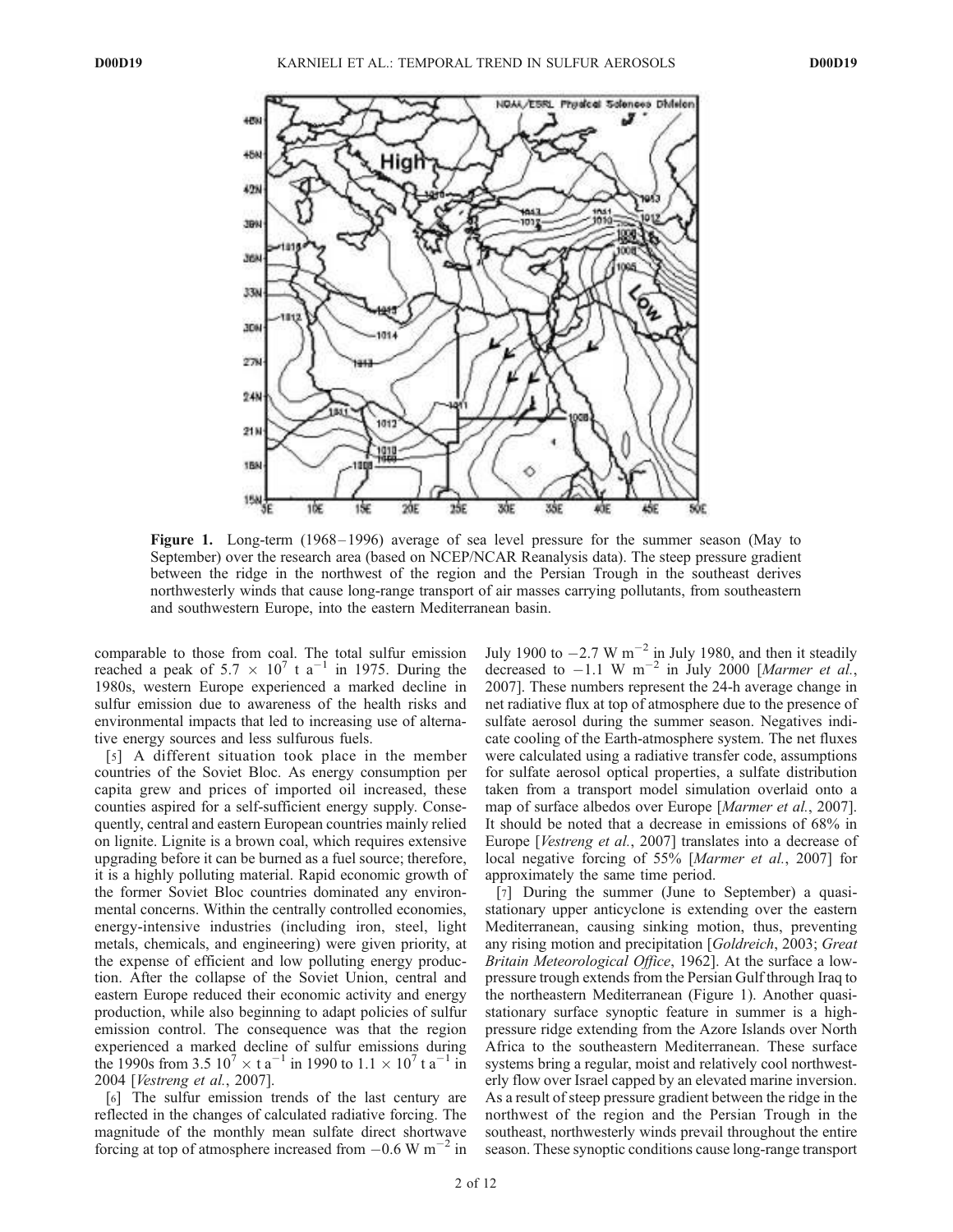

Figure 2. Temporal change of sulfur emission (mt  $a^{-1}$ ) of the main polluted and other countries in central and eastern Europe in four key years: 1990, 1995, 2000, and 2004. (Data obtained from *Vestreng et al.* [2007]). The percentages indicate the percentage decrease in emissions in 2004 relative to 1990.

of air masses from southeastern and southwestern Europe, into the eastern Mediterranean basin. This low-level transport tends to carry pollution species along with it [*Dayan*, 1986; *Dayan and Levy*, 2005; *Erel et al.*, 2007; *Formenti et al.*, 2001a, 2001b; *Koch and Dayan*, 1992; *Luria et al.*, 1996; *Matvev et al.*, 2002; *Rudich et al.*, 2008; *Wanger et al.*, 2000]. The eastern Mediterranean is characterized by a stable marine boundary layer and sunny cloud-free days with little day-today variation. Any pollution transported to the region arrives undiluted with ample opportunity for photochemical reactions to enhance pollutant concentrations [*Kallos et al.*, 1993].

[8] In particular, it has been shown that transported air masses contain high levels of sulfate [*Luria et al.*, 1996; *Nativ et al.*, 1985; *Robinsohn et al.*, 1992]. *Luria et al.* [1996] measured the sulfate level for a 10-year period between 1984 and 1993, and found that the yearly mean sulfate concentration during the summer in Israel is as high as 500 nmol  $m^{-3}$  mostly due to transport from Europe. *Matvev et al.* [2002] found that during the summer and fall of 1998, the influx of sulfur arriving at the Israeli coast from Europe can be as high as  $30 \text{ mg } \text{S h}^{-1}$ . Using spaceborne data, *Rudich et al.* [2008] calculated sulfate flux for 2004 in a range of  $0.025$  to  $0.062$  Tg S  $a^{-1}$ . Note that outbreaks of mineral dust (which are in the coarse aerosol fraction) are not common during the summer [*Derimian et al.*, 2006].

[9] As introduced, a number of observations point to recent changes in sulfur emissions in both western and eastern Europe. Since these sulfate precursors are converted to aerosols, the distribution of these aerosols may also change. The objective of the current study is to verify that the temporal trend of reduction in  $SO<sub>2</sub>$  emissions in central and eastern Europe after 1991 results in a similar trend in sulfate levels in Israel as a receptor site. This hypothesis was examined by five long-term analyses of three independent data sets. The data sets include remote sensing measurements from space and ground, and in situ aerosol sampling. These data sets were analyzed for variability in aerosol optical thickness, size fractions, sampled mass concentrations, air mass backward trajectories, and calculated aerosol radiative forcing. The study was restricted to the summer season (July and August) thus only dry sulfate particles are involved rather than the removal of sulfate from the atmosphere by wet deposition.

[10] Temporal trends of atmospheric aerosols in general, and  $SO<sub>2</sub>$  in particular, might partially contribute to the global dimming versus global brightening debate. Groundbased measurements indicate that the amount of solar radiation reaching the Earth's surface decreased significantly during the 3 decades from 1960 to 1990 [*Stanhill and Cohen*, 2001]. The term ''global dimming'' was coined to describe this phenomenon. More recent surface as well as satellite observations suggest that this trend has reversed since 1990. A new term ''global brightening'' was invented in response [*Wild et al.*, 2005]. The reasons for these variations are not clear, but must be linked to changes in atmospheric properties such as clouds, aerosols, gases due to anthropogenic activities [*Alpert et al.*, 2005; *Alpert and Kishcha*, 2008], and not the sun, since solar irradiance variations are small compared to the observed dimming/brightening.

#### 2. Methodology and Data Sets

## 2.1. Source and Receptor Areas

[11] Central and eastern Europe are considered the source area of the anthropogenic sulfate aerosols that are eventually observed in Israel. Several references of sulfur emission data sets are available with negligible differences: among them that of *Vestreng et al.* [2007] is the most updated one and includes data until 2004. Figure 2 presents the trends in emission from the main pollution producing countries. Note the high levels of emission declines in the Czech Republic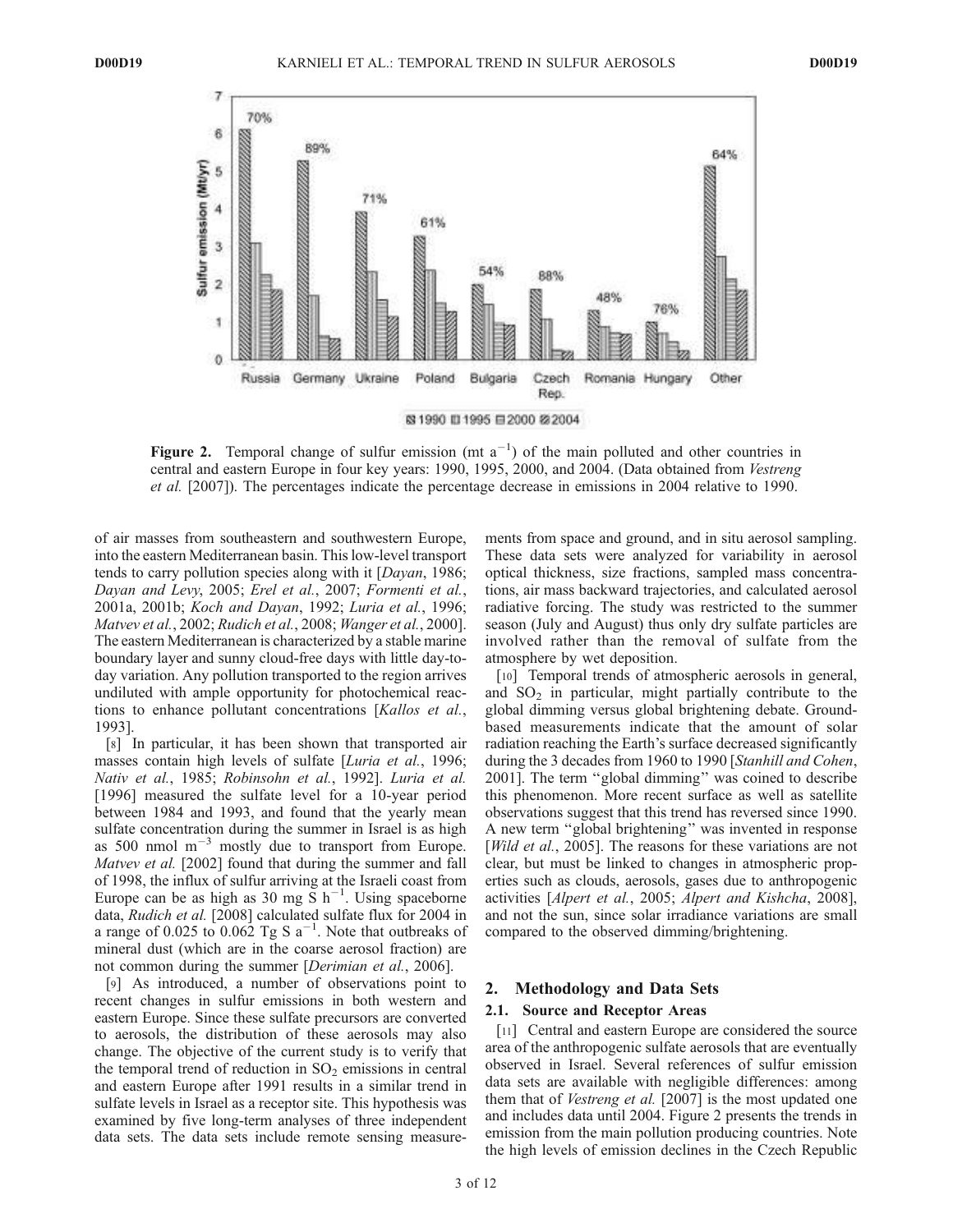

Figure 3. Spatial distribution ( $7^{\circ}E-41^{\circ}E$ ;  $40^{\circ}N-53^{\circ}N$ ) and temporal variation (monthly means for July and August) of MODIS-Terra-derived total aerosol optical thickness (AOT) at 550 nm.

and Germany (88 – 89%) that were the main lignite producers prior to 1991.

[12] Sede Boker, which is located in the Negev desert, Israel  $(34^{\circ}47^{\prime}E, 30^{\circ}51^{\prime}N, 470$  m above mean sea level), is a long-term station for investigating anthropogenic and natural aerosols in the eastern Mediterranean. Sede Boker was used to represent the receptor area of the European-generated aerosols. Optical properties of aerosols in Sede Boker were obtained from a sun/sky photometer (see below), while the aerosol chemical characteristics are acquired from a twostage aerosol sampler (see below). Both instruments were operated almost continuously since 1995; however, the aerosol samplings were terminated in 2004.

#### 2.2. Spaceborne Aerosol Optical Thickness

[13] Collection 5 (C005) "dark-target" aerosol products were derived from measured radiances observed by the Moderate Imaging Spectroradiometer (MODIS) aboard the Terra satellite between 2000 and 2007. The study focused specifically on monthly means of total aerosol optical thickness (AOT) and fine-sized AOT (fAOT), which is the fine particles contribution to the total AOT, for a latitude/longitude box between  $7^{\circ}E$  and  $41^{\circ}E$  and from  $40^{\circ}$ N to 53 $^{\circ}$ N, covering central and eastern Europe and parts of the Mediterranean Sea (Figure 3). Theoretical and practical details of the algorithms for deriving aerosol products are found in several papers [*Kaufman et al.*, 1997; *Levy et al.*, 2007b; *Remer et al.*, 2005; *Tanre et al.*, 1997].

[14] In this study 10 km daily "dark target" retrievals were used to calculate monthly means for our region of interest, for both land and ocean. Only quality-assured (QA) retrievals are included in the monthly mean, and a minimum of five high QA retrievals are required in any given day for that day to be used to calculate the mean. The final result is pixel weighted, which tends to derive an average that is biased toward clear-sky values, but will be less affected by cloud artifacts in the retrieval. Directly retrieved parameters include total AOT (defined at 0.55  $\mu$ m) and fine aerosol weighting (FW, also defined at  $0.55 \mu m$ ). Fine aerosol weighting is the ratio of fAOT to total AOT (fAOT =  $AOT \times FW$ ). The fAOT parameter has never been validated, but *Levy et al.* [2007b] demonstrated that it compares well to sunphotometer-derived fAOT over land, and it has been used in quantitative estimates of anthropogenic aerosol over ocean [e.g., *Kaufman et al.*, 2005].

## 2.3. Aerosol Optical Characteristics

[15] Aerosol optical properties were retrieved by a CIMEL sun/sky photometer (CE318, CIMEL Electronique, Paris, France) located at Sede Boker Campus of Ben Gurion University [*Derimian et al.*, 2006]. The instrument performs direct sun measurements every 15 min, with a  $1.2^{\circ}$  field of view at 340, 380, 440, 500, 675, 870, 940, and 1020 nm nominal wavelengths. The photometer belongs to a global network, named the Aerosol Robotic Network (AERONET) program, which includes hundreds of similar instruments all over the globe. The network is coordinated and maintained by the National Aeronautics and Space Administration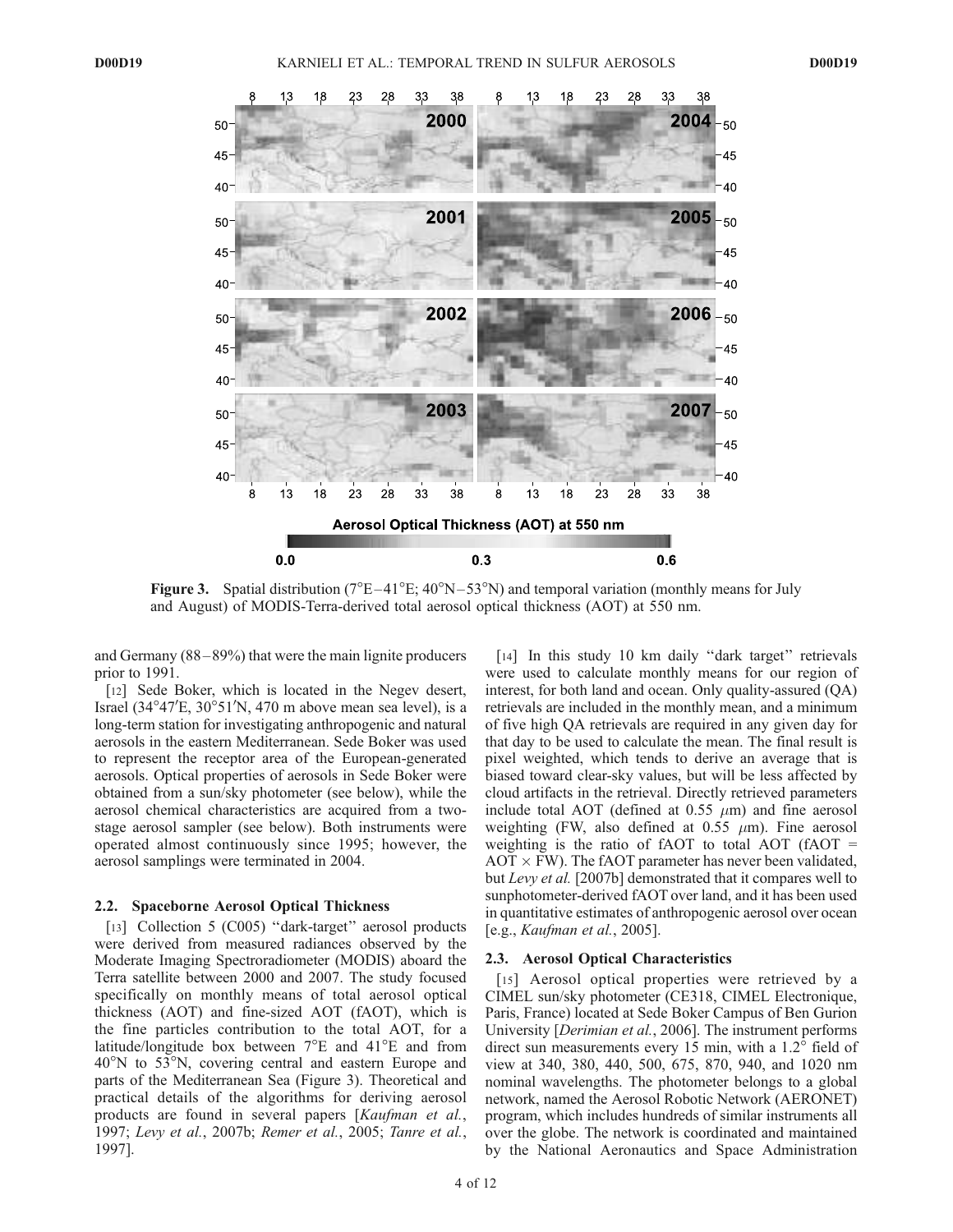|                                                                                                                      | Europe 2000 | Europe 2007 | Israel 1998              | Israel 2007 |
|----------------------------------------------------------------------------------------------------------------------|-------------|-------------|--------------------------|-------------|
| Fine AOT <sup>b</sup>                                                                                                | 0.15        | 0.09        | 0.18                     | 0.12        |
| Fine SSA <sup>b</sup>                                                                                                | 0.93        | 0.93        | 0.93                     | 0.93        |
| Fine asymmetry parameter <sup>b</sup>                                                                                | 0.66        | 0.66        | 0.66                     | 0.66        |
| Coarse AOT <sup>b</sup>                                                                                              | 0.10        | 0.10        | 0.06                     | 0.06        |
| Coarse SSA <sup>b</sup>                                                                                              | 0.95        | 0.95        | 0.95                     | 0.95        |
| Coarse asymmetry parameter <sup>b</sup>                                                                              | 0.70        | 0.70        | 0.70                     | 0.70        |
|                                                                                                                      | $-3.4$      | $-1.7$      | $-2.9$                   | $-1.3$      |
| Fine radiative effect (W m <sup>-2</sup> ) <sup>c</sup><br>Coarse radiative effect (W m <sup>-2</sup> ) <sup>c</sup> | $-2.2$      | $-2.2$      | 0.5                      | 0.5         |
| Total radiative effect (W m <sup>-2</sup> ) <sup>c</sup>                                                             | $-5.6$      | $-3.9$      | $-2.4$                   | $-0.8$      |
| Absolute difference of total radiative effect (W m <sup>-2</sup> ) <sup>c</sup>                                      |             | 1.7         | $\overline{\phantom{a}}$ | 1.6         |
| Difference of total radiative effect $(\%)$                                                                          |             | $-30$       | $\overline{\phantom{a}}$ | $-67$       |

Table 1. Aerosol Optical Models and Calculated 24-h Average Top of Atmosphere Cloud-Free Aerosol Radiative Effect for the Central and Eastern European Source Region and the Israeli Receptor Site at the Beginning and End of Each Data Record<sup>a</sup>

<sup>a</sup>Absolute and percent changes in flux are also indicated.

<sup>b</sup>Aerosol optical thickness (AOT), single scattering albedo (SSA), and asymmetry parameter are given for the midvisible wavelength range (553 nm) for both fine and coarse mode.

" In the and collie model."<br>"Radiative effect in W m<sup>-2</sup> represents 24-h average of the difference in net radiative flux at top of atmosphere between an atmosphere with aerosol and an atmosphere without. Negative radiative fluxes indicate planetary cooling.

(NASA) [*Holben et al.*, 1998]. The spectral AOT was obtained at seven of these wavelengths from direct sun measurements while the 940 nm channel was used to retrieve water vapor content. The angular distribution of sky radiance is also measured at 440, 670, 870, and 1020 nm. On the basis of these sun/sky photometer measurements the atmospheric aerosol size distributions, fine and coarse aerosol fractions, complex refractive indices, and other aerosol parameters are routinely retrieved using the AERONET inversion scheme [*Dubovik and King*, 2000]. This retrieval scheme was recently updated by considering a mixture of polydisperse, randomly oriented homogeneous spheroids with a fixed distribution of aspect ratios [*Mishchenko et al.*, 1997]. Another important update is usage of surface reflectance derived from satellite observation climatology [*Sinyuk et al.*, 2007]. More details on the retrieval algorithm and accuracy assessments can be found in the works by *Dubovik and King* [2000], *Dubovik et al.* [2000, 2002a, 2002b, 2006], and *Smirnov et al.* [2000]. For the current research, August data were used as a representative month of the summer season, during 10 years (1998–2007).

## 2.4. Aerosol Radiative Forcing

[16] The change in clear-sky direct aerosol radiative effect at the top of the atmosphere due to the decrease in AOT observed in both the source and receptor regions was calculated by the CLIRAD-SW solar radiative transfer code [*Chou*, 1992; *Chou and Suarez*, 1999]. Inputs to the radiative transfer computations include the fAOT and coarse AOT (cAOT), along with the corresponding single scattering albedo (SSA) and asymmetry parameter (assym). The summation of fAOT and cAOT is equal to the total AOT from the MODIS or the AERONET observations.

[17] The aerosol optical properties used in the radiative effect calculations were the same as assumed by the MODIS retrievals [*Levy et al.*, 2007a]. Note that SSA and assymetry parameter are assumed values and not retrieved by the satellite. The aerosol model for the fine model is described by *Levy et al.* [2007a] as the ''moderate absorbing model,'' and the coarse mode is labeled ''dust.'' Table 1 gives the midvisible (553 nm) values for the assumed optical properties. Each model's full spectral characteristics are described by *Levy et al.* [2007a].

[18] The aerosol effect for cloud-free conditions was calculated at the beginning of the study period (2000 in Europe; 1998 in Israel) and at the end (2007). The same aerosol characteristics were used for both Europe and Israel and for the beginning and end of the study period, but different mean noon time solar zenith angle  $(21^{\circ}$  for Europe and  $14.5^{\circ}$  for Israel) and different surface albedos (0.15 for Europe and 0.22 for Israel) were used. It is expected that there is a change in chemical composition and resulting change in aerosol optical properties of the fine mode between the beginning and end of the study period, due to the obvious changes to European emissions. However, these changes were not taken into account when making the calculations. The primary purpose of these calculations is to illustrate the significance of the magnitude of change observed in the fine AOT, and not to present the ''best possible estimate'' of aerosol radiative forcing in the two regions of interest. For this purpose, the MODIS aerosol models applied constantly through the period are sufficient to illustrate the significance. Besides, these models have been applied constantly throughout the MODIS record, showing no change in the accuracy of the retrieval in eastern Europe, despite the changes in emissions.

[19] Radiative effect was computed only at the top of atmosphere and not at the surface because fluxes and forcing at the surface are highly dependent on aerosol absorption characteristics and SSA [*Remer and Kaufman*, 2006; *Satheesh and Ramanathan*, 2000]. Top of atmosphere fluxes and the MODIS aerosol retrieval are less sensitive. Without further information to constrain aerosol absorption properties during the study period, uncertainties of the surface forcing calculation are too large to be meaningful. The top of atmosphere calculations provide sufficient illustration.

#### 2.5. Aerosol Chemical Characteristics

[20] A ''Gent'' PM10 Stacked Filter Unit (SFU) sampler was located at Sede Boker Campus and collected aerosol particles in coarse  $(2-10 \mu m$  aerodynamic diameter (AD)) and fine  $(\leq 2 \mu m \text{ AD})$  size fractions [*Hopke et al.*, 1997; *Maenhaut et al.*, 1994]. The instrument was placed at about 8 m above the ground and operated at an airflow rate of  $\sim$ 12–16 L/min on a two-two-three-day scheme (with filter change on Sunday, Tuesday, and Thursday). Al-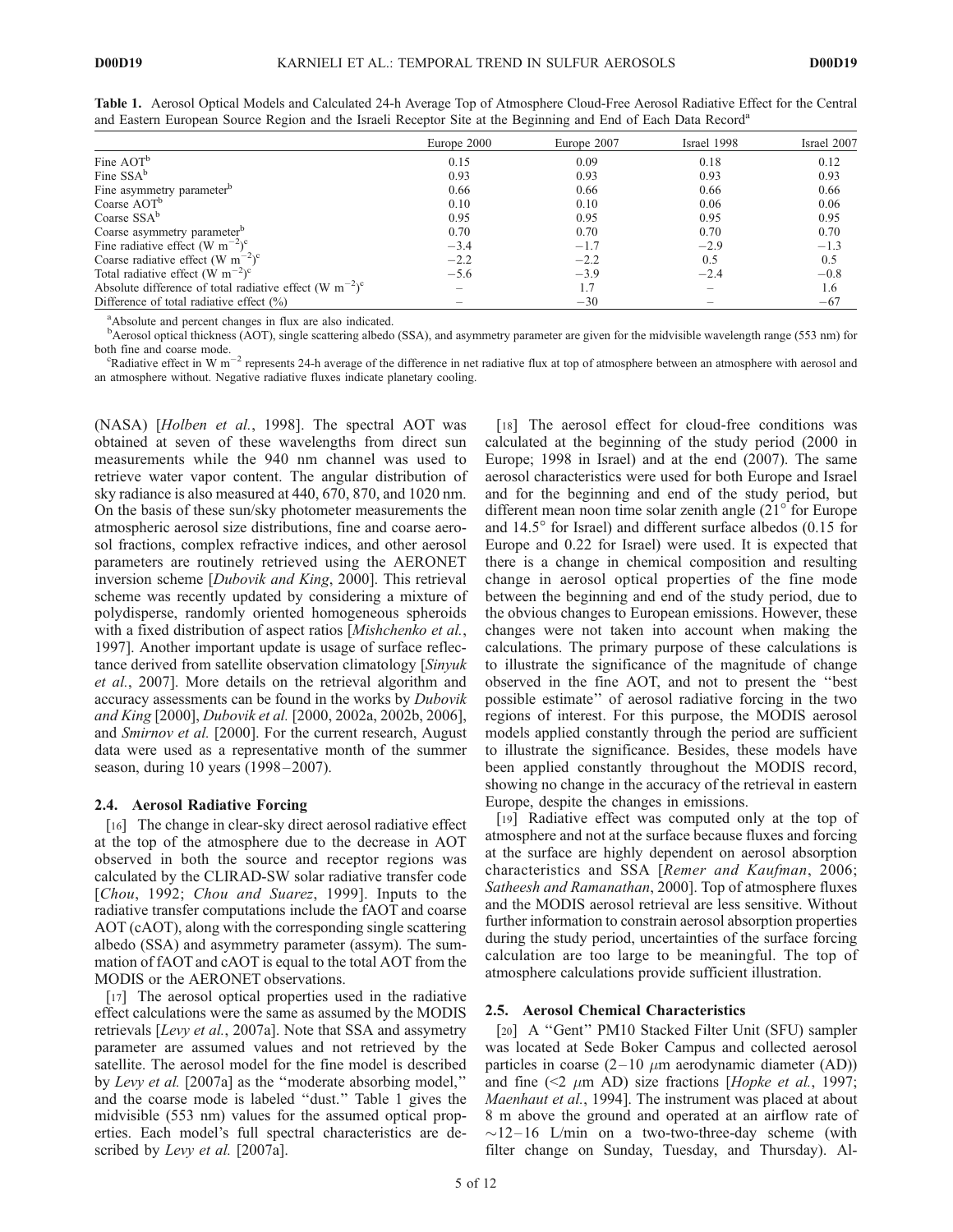

Figure 4. Temporal trend of AOT at 550 nm for July and August, derived from Terra-MODIS over the area in central and eastern Europe.

though the instrument worked continuously, to avoid the problem of filter clogging and thus nonrepresentative measurements, the sampling was always conducted with a timer set at 50% for the 2-day sample and at 33% for the 3-day sample; thus, the SFU effectively sampled only 50 or 33% of the time evenly distributed over 2 or 3 days, respectively. This resulted in little clogging or decrease in flow rate during the sampling, except during episodes with extremely large concentration. The SFU samples were analyzed for particulate mass (PM), black carbon, and over 40 elements at the Institute for Nuclear Sciences of Ghent University, Belgium. In this study, only the sulfur concentrations in the fine size fractions are presented with respect to the total fine and coarse PM concentration values. Sulfur was measured by particle-induced X-ray emission spectrometry (PIXE) [*Maenhaut and Cafmeyer*, 1998]. The instrument was operated continuously for 10 years from 1995 to 2004.

#### 2.6. Air Mass Backward Trajectories

[21] The 5-day air mass backward trajectories were computed by the utility program HYSPBAT, part of the Trajectory Statistics (TS) software package [*Lupu and Maenhaut*, 2002]. HYSPBAT calculates backward air mass trajectories at a receptor site (Sede Boker Campus, in the current case) during a given period of time  $(1995-2004)$  by calling Hybrid Single-Particle Lagrangian Integrated Trajectory (HYSPLIT version 4 for PC) model of the National Oceanic and Atmospheric Administration (NOAA) [*Draxler and Hess*, 1998]. Calculations were performed for arrival at Sede Boker at 300 m above ground level and for a model domain up to 4000 m (and also up to 10,000 m) above ground level by using the global reanalysis meteorological data set. Consequently, origin of surface air mass and highaltitude long-range aerosol transport were obtained. Another utility program EXTRAJ, part of the TS software package, was used to extract and merge the calculated trajectories. Analyses were performed on all events with fine sulfur concentration above  $3 \mu g \text{ m}^{-3}$ . The image processing software, ERDAS-IMAGINE, was used to import ASCII files with these trajectories to ArcGis point coverage, which were overlaid together in a regional map.

## 3. Results and Discussion

## 3.1. Spaceborne AOT Characteristics at the Source Location

[22] Figure 4 shows both the total and fine monthly mean AOT at 550 nm for July and August, for the 8 years of Terra observations, and for the land-only box over Europe as shown in Figure 3. As one might notice, a high and significant correlation exists between the fAOT and the total AOT ( $\mathbb{R}^2 = 0.8$ ,  $P < 0.001$ ). Therefore, isolating the submicron AOT from the total AOT at 550 nm reveals that the downward trend in aerosols over the past 8 years is driven by the decrease in small particles, either pollution or smoke. Summer 2002 shows up as anomalously high fine and total AOT values. During August 2002, notable peat fires and forest fires in the European part of the Russian Federation produced large quantities of smoke aerosol that was transported to neighboring countries [*Kovalev*, 2003]. Therefore, the August 2002 AOT values were excluded from the calculations of the reported regression trend lines and correlation coefficients. Figure 4 suggests that during the study period total AOT was declined by about 24% while the fine AOT by about 38%. It is also shown that at the beginning of the period fine AOT represented roughly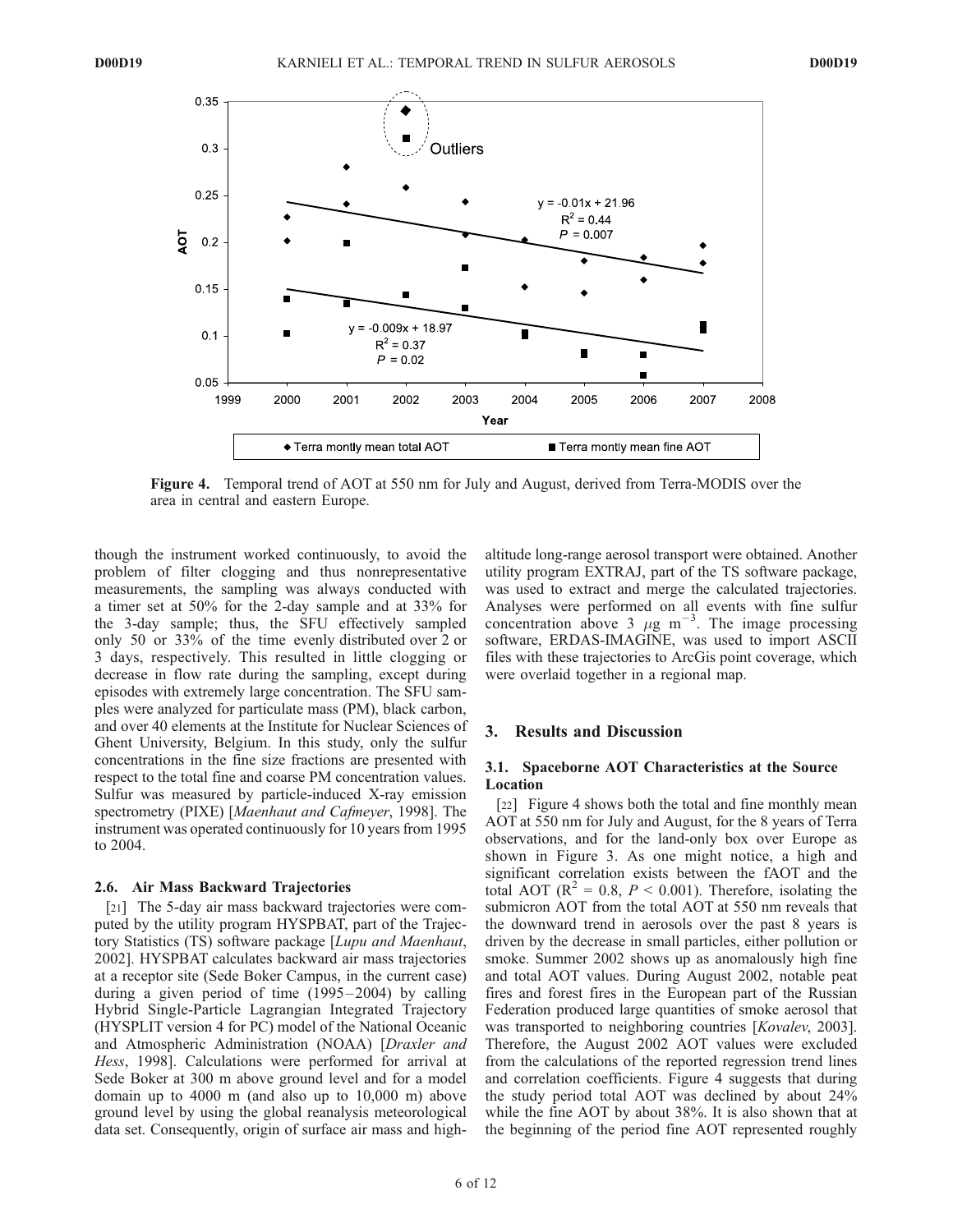

Figure 5. Temporal trend of total aerosol optical thickness at 440 nm, its fine and coarse fractions, for July and August, retrieved from the Sun photometer located at Sede Boker Campus, Israel. Observations of August 2002 were excluded owing to severe fires in eastern Europe.

60% of the total AOT, but at the end of the period only 50% of the total.

#### 3.2. Aerosol Optical Characteristics at the Receptor Site

[23] Figure 5 shows the temporal trend of aerosol optical thickness, derived from AERONET observations, at 440 nm (AOT\_440) in July and August between 1998 and 2007. The total AOT (AOT\_440\_T) is a linear summation of the AOT values caused by aerosols of the fine and coarse size fractions, which are products of the AERONET retrievals, and denoted in Figure 5 as AOT 440 F and AOT 440 C, respectively. As might be noticed, the coarse AOT values remain constant and relatively low, but the fine AOT and the total AOT values are very close and significantly correlated  $(R<sup>2</sup> = 0.71, P = 0.002)$ . This indicates dominance of the fine aerosol fraction throughout the analyzed period. The yearto-year consistent dominance of the fine aerosol particles during August was also observed by *Derimian et al.* [2006]. Moreover, while the temporal dynamics of the coarse fraction AOT remains almost constant along the study period, the decline of the fine fraction is highly significant and its slope is identical to that for the total AOT values. In summary, the significant reduction of fine AOT by approximately 23% in July and August during 10 years of observations is interpreted as evidence of less anthropogenic air pollution reaching the receptor area as a function of time. Note that in August, the month during which Sede Boker is most dominated by pollution transport and least affected by dust [*Derimian et al.*, 2006], 43% reduction of fine AOT was observed. More variable aerosol type is expected for July; however, 2-month analysis was kept for consistency with the other data sets.

[24] Figure 6 shows the temporal trend of July-August mean SSA at 440 nm, obtained from the AERONET retrievals [*Dubovik and King*, 2000] between 1998 and 2007. Sufficient accuracy of SSA  $(\sim 0.03)$  can be reached for an elevated aerosol loading  $(AOT 440 > 0.4)$ , for specific geometrical conditions (solar zenith angle  $>50^{\circ}$ ), and only under cloud-free and homogeneous sky [*Dubovik and King*, 2000]. These stringent criteria reduce the number of data points in the July –August means, but maintain a higher reliability. In some months the monthly mean is composed of only a few points while in other months there were no retrievals to calculate a monthly mean. Unlike the total AOT, there is no discernible trend in the absorption characteristics of the aerosol at Sede Boker. This suggests that the composition of the aerosol affecting Sede Boker in July –August, while exhibiting interannual variability, is not linked to systematic changes in sulfur emissions. However, a definitive conclusion is prevented owing to a poor sampling statistic.

#### 3.3. Aerosol Radiative Forcing Changes

[25] The decrease of AOT over both the source region and the receptor region introduces changes in the radiative balance in these two areas, but how significant are these changes? Are they 1%, 10%, or 100% changes to the aerosol radiative forcing? Providing a ''best possible estimate'' of the aerosol forcing changes is beyond the scope of this work. However, to put the observed aerosol changes into perspective, rough estimates of the consequences of the measured decreases were made, following the simplification of the problem described in section 2.4 above. The 40% decrease in fAOT in eastern Europe results in a 30% decrease in local aerosol radiative effect at top of atmosphere for cloud-free conditions, while a 35% decrease in fAOT over Israel introduces a 67% decrease in top of atmosphere radiative effect there. The exaggeration of the relative radiative effect in Israel is in part due to the brighter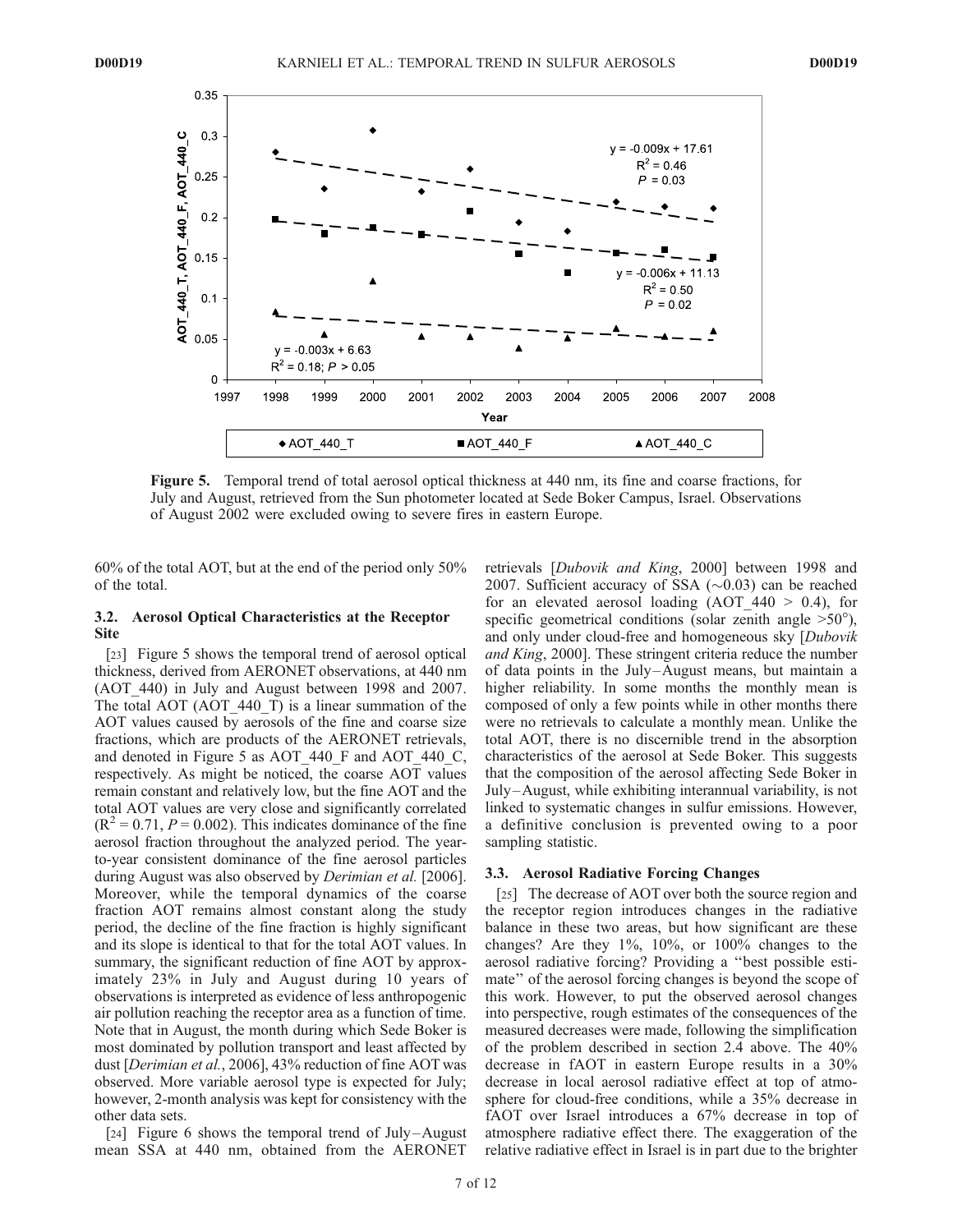

Figure 6. Temporal trend of July and August monthly mean total single scattering albedo (SSA) at 440 nm retrieved from the sun/sky photometer located at Sede Boker Campus, Israel.

surface albedo that lies near the critical reflectance value of the dust coarse mode [*Fraser and Kaufman*, 1985]. This neutralizes the top of atmosphere radiative effect of the coarse mode and accentuates the relative effects of the changes in the fine mode. The change in absolute flux is approximately the same in both regions. Table 1 lists the optical parameters and resulting top of atmosphere cloud-free aerosol forcing. All radiative flux values are 24-h averages [*Remer and Kaufman*, 2006].

[26] The year 2000 values of fine mode aerosol forcing over Europe from the current calculations  $(-3.4 \text{ W m}^{-2})$  is roughly three times larger than the values that *Marmer et al.* [2007] report for the same year. These authors are calculating forcing for sulfates only, while our calculations are for the total fine mode aerosol that contains a mix of aerosol particles including sulfates, organics, and even fine mode dust particles. Furthermore, the two study areas are different and in addition, *Marmer et al.* [2007] see a decrease in sulfate negative forcing of  $1.5 \text{ W m}^{-2}$  over a 20-year period, ending in 2000, while the current study calculates a change of 1.7 W  $\text{m}^{-2}$  in only 8 years, ending in 2007.

# 3.4. Aerosol Chemical Characteristics at the Receptor

[27] Since the AERONET data can distinguish only between the fine and coarse fractions of AOT and suggest a SSA for the total aerosol, ground sampling of aerosols in these two fractions followed by chemical analyses are needed to verify the above findings and to point to the elements involved. Figure 7a shows an insignificant trend of the total coarse PM concentration that represents mainly mineral dust in the study area [*Derimian et al.*, 2006] for the summer months (July and August), along the 10 sampling years. A statistical significant decrease, however, of the total fine PM concentration is obtained throughout the study years (Figure 7b). Especially the concentration of fine sulfur (which is essentially fine non sea-salt sulfur) shows a highly significant decline (Figure 7c). A notable decrease of

approximately 24% can be observed along the study years. As indicated above, the fine fraction of sulfur is indicative to anthropogenic air pollution, in contrast to sulfur in the coarse fraction which has a substantial contribution from sea salt.

# 3.5. Connecting Receptor and Source by Air Mass Backward Trajectories

[28] Air mass backward trajectories link receptor and source areas. The method used is based on combining chemical data, sulfur in the current case, with the calculated trajectories. As noted before, the lifetime of sulfur in the atmosphere ranges from 12 h to 6 days. Therefore, 5-day air mass backward trajectories from the receptor site at Sede Boker and during July and August, and along the 10 years of aerosol samplings (1995 – 2004) are overlaid (Figure 8). These trajectories represent extreme events in which the fine fraction sulfur concentration at the receptor exceeded a threshold of  $3 \mu g \text{ m}^{-3}$ . A total of 75 such events are presented. While 0 to 15 events occurred each summer, their number is significantly reduced along the study years (Figure 9). As can be seen in Figure 8, the majority of the calculated trajectories are heading northwest from the receptor site. This finding agrees well the general synoptic circulation of the eastern Mediterranean during the summer, as previously discussed. The majority of the events (60%) are originated from Russia, Ukraine, and northern Black Sea region, 26% from the southern Mediterranean countries (Turkey, Italy, and Greece), and 8% are originated in the Eastern Europe. It is estimated that if longer backward trajectory analysis were applied, more trajectories would start in northern areas.

#### 4. Summary and Conclusions

[29] Reduction of sulfur emissions over central and eastern Europe after the collapse of the Soviet Bloc in 1991 is well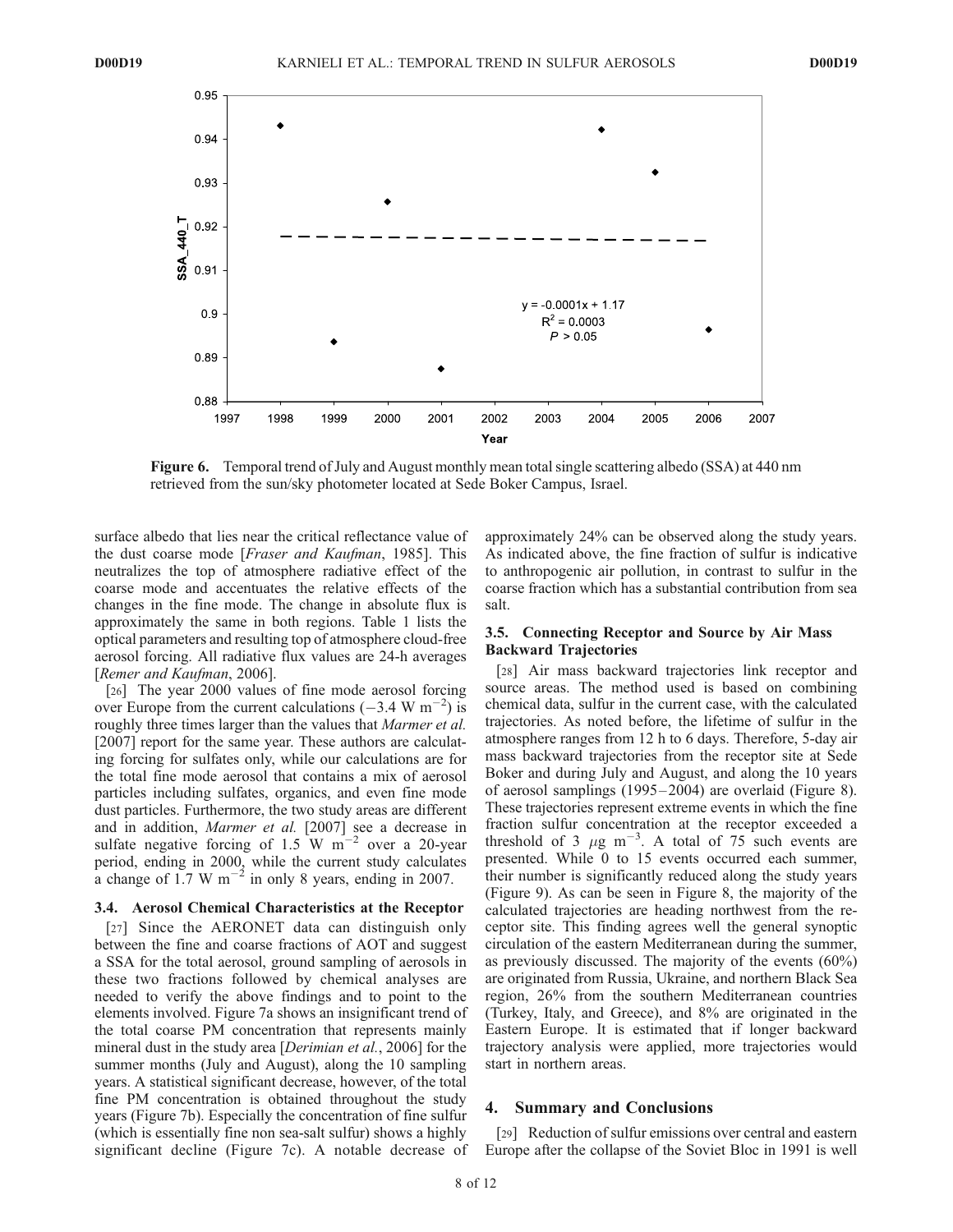

Figure 7. Temporal trends of mass concentrations for July and August, obtained from a two-stage aerosol sampler located at Sede Boker Campus: (a) coarse particles, (b) fine particles, (c) fine sulfur.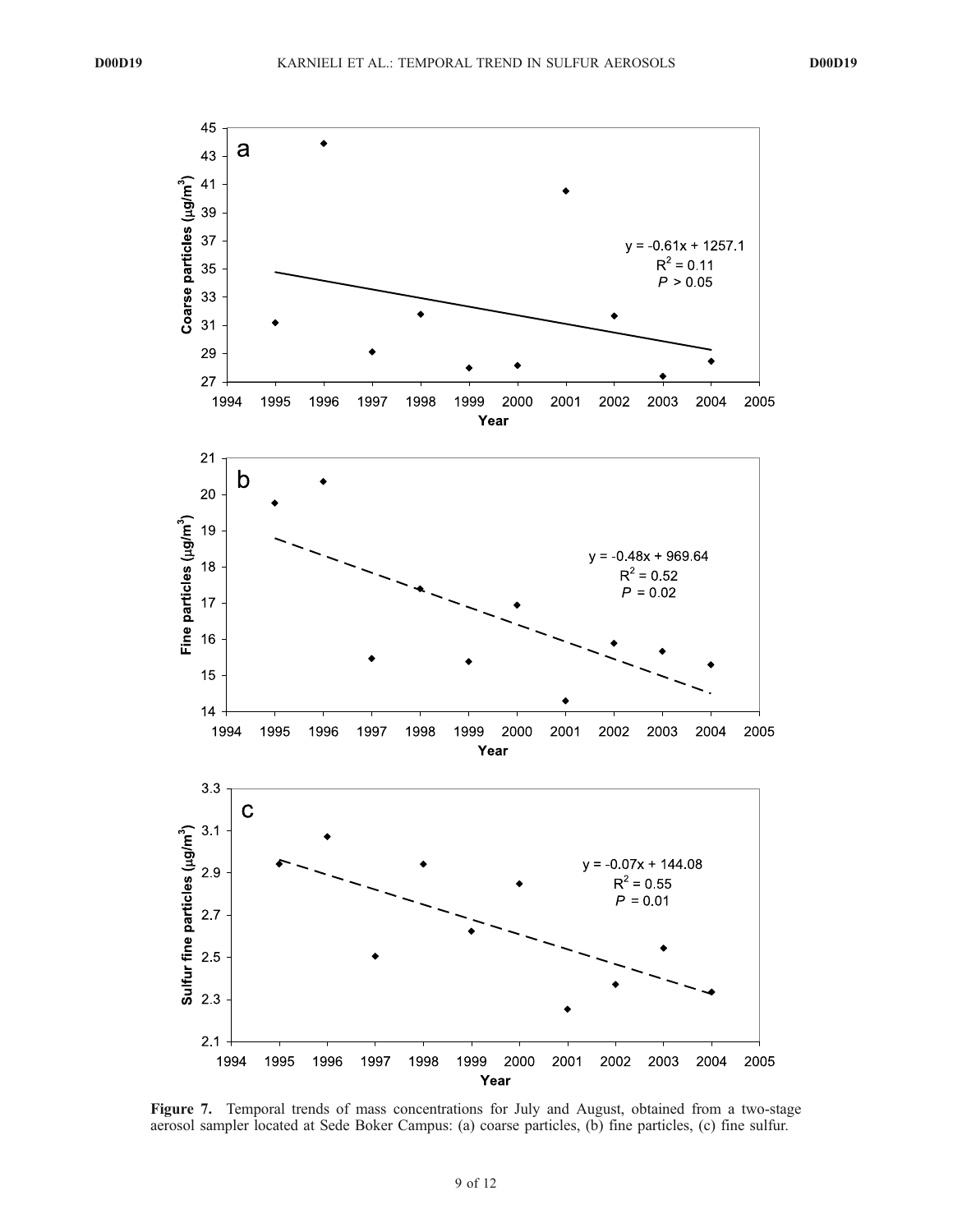

Figure 8. Five-day air mass backward trajectories from Sede Boker Campus. Trajectories are applied to arrival height of 300 m above ground level and relate only to events when the fine sulfur concentration  $\frac{1}{2}$  exceeded 3  $\mu$ g m<sup>-3</sup> in July and August and along the 10 years of aerosol samplings (1995–2004). The majority of the 75 presented trajectories are originated from eastern and central Europe.

observed and documented. The main reasons are sharp decrease in economic activities and energy production, emission control and the adaptation to western European standards, and changes in fuel supply. The current research indicates that this gradual change influenced a site located thousands of kilometers downwind. Two remote sensing data sets, one with spaceborne data, derived from the Terra-MODIS aerosol product over the source area, and the other with ground optical data, by means of Sun photometer at the receptor area, strengthened the research hypothesis and showed a significant reduction of fine aerosols of 38% and 43%, respectively. However, both remote sensing instruments provide data on suspended aerosols and can distinguish between fine and coarse particles but are limited in analyzing their composition. In order to derive specific information on fine non sea-salt sulfur, a two-stage aerosol



Figure 9. Temporal trend of number of events, in July and August, in which fine fraction sulfur concentration at the receptor exceeded a threshold of 3  $\mu$ g m<sup>-3</sup>.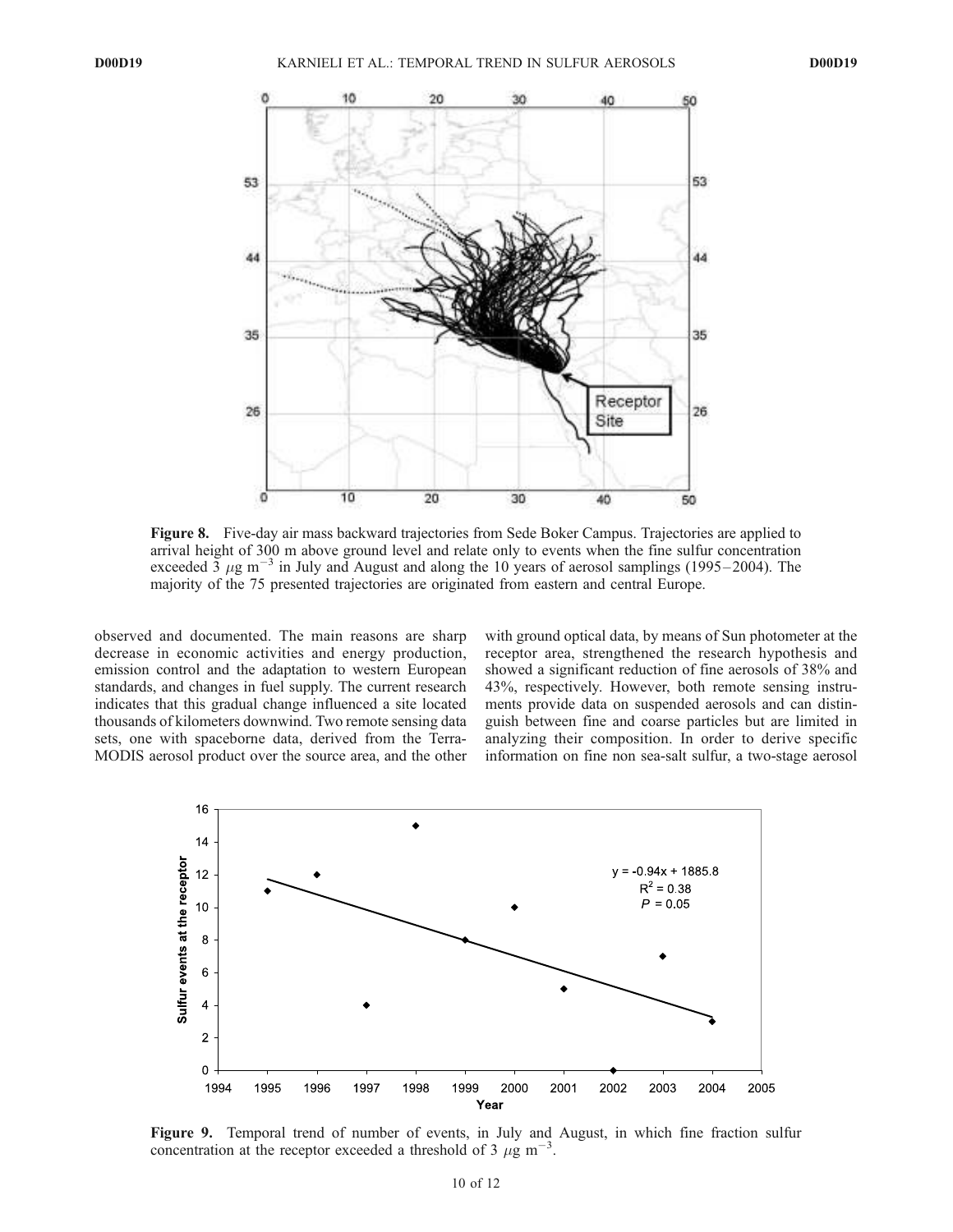sampler was used, together with an appropriate chemical analysis. This data set independently confirmed the remote sensing observations and showed a significant reduction of the fine sulfur levels. Air mass backward trajectories were used to link the source and the receptor areas.

[30] The receptor site, located in the central Negev desert, showed definite decrease in fine sulfur aerosols. It should be noted that these observations are in contradiction to the fact that the population of Israel increased in the parallel period by 53%, from 4.7 million in 1990 to 7.2 million at the end of 2007, mainly owing to a large wave of immigration from the former Soviet Union countries. This growth was followed by a parallel increase of all types of economic activities. According to the EDGAR database (http:// www.mnp.nl/edgar) the sulfur emission from Israel increased by 60% between 1990 and 2000. Power plants, located along the Israeli Mediterranean coast, only 100 to 200 km away from the Sede Boker Campus, are the main source (about 65%) of sulfur emission in Israel (http:// www.mnp.nl/edgar). Nevertheless, owing to the synoptic meteorological conditions of the region during the summer, i.e., shallow boundary layer and weak winds that prevent local air pollution buildup along with steep pressure gradient between the ridge in the northwest of the region and the Persian Trough in the southeast, Sede Boker remains unaffected by this local increase in pollution, and remains an appropriate reference site to examine pollution aerosols, transported thousands of kilometers downwind from their origin.

[31] Since the  $SO_x$  aerosols play a major role in anthropogenic direct and indirect climate forcing, they have received a considerable attention over the past decade. Numerous studies were dedicated to the impacts of the fine aerosol fraction, and the  $SO_x$  aerosols in particular, on the Earth radiative budget. Consequently, monitoring the temporal dynamics of anthropogenic sulfur aerosol might explain fundamental issues in understanding and predicting climate change processes. In particular, the current study highlights the complexity of the problem. Changes in emissions in one region can produce local changes in radiative effect, but these emission trends may have different consequences downwind at receptor sites where different surface albedo, solar geometry, and background aerosol can either accentuate or mitigate the radiative impact. The current study indicates a 67% decrease in aerosol cooling over Israel, which may influence regional mesoscale circulations and weather patterns.

[32] Since the ground-based and spaceborne remote sensing observations, the in situ aerosol sampling, and the aerosol radiative forcing calculations indicate consistent decrease in AOT and fine aerosols concentrations, the study findings support the global brightening theory reported since 1990. The study confirms that the dramatic turnover from dimming to brightening is dominated by the anthropogenic/economic activities. However, although several studies [e.g., *Alpert et al.*, 2005; *Alpert and Kishcha*, 2008] claim that the dimming and brightening phenomena are of local or regional nature, restricted to large urbanized and highly populated sites, the current study demonstrates that aerosol effects can have a long-range influence and are not just of local importance.

[33] Acknowledgments. The research was partially funded by the Israeli Ministry of Environmental Protection. The authors wish to thank A. Zangvil for the synoptic description and map and acknowledge research support from the Belgian Federal Science Policy Office and the Special Research Fund of Ghent University.

#### References

- Alpert, P., and P. Kishcha (2008), Quantification of the effect of urbanization on solar dimming, *Geophys. Res. Lett.*, *35*, L08801, doi:10.1029/ 2007GL033012.
- Alpert, P., et al. (2005), Global dimming or local dimming?: Effect of urbanization on sunlight availability, *Geophys. Res. Lett.*, *32*, L17802, doi:10.1029/2005GL023320.
- Andreae, M. O., and D. Rosenfeld (2008), Aerosol-cloud-precipitation interactions. Part 1. The nature and sources of cloud-active aerosols, *Earth Sci. Rev.*, 89, 13-41, doi:10.1016/j.earscirev.2008.03.001.
- Chin, M. A., and D. J. Jacob (1996), Anthropogenic and natural contributions to tropospheric sulfate: A global model analysis, *J. Geophys. Res.*, *101*(D13), 18,691 – 18,699, doi:10.1029/96JD01222.
- Chin, M., et al. (2000), Atmospheric sulfur cycle simulated in the global model GOCART: Model description and global properties, *J. Geophys. Res.*, *105*(D20), 24,671 – 24,687, doi:10.1029/2000JD900384.
- Chou, M.-D. (1992), A solar-radiation model for use in climate studies, *J. Atmos. Sci.*, *49*(9), 762 – 772, doi:10.1175/1520-0469(1992)049< 0762:ASRMFU>2.0.CO;2.
- Chou, M.-D., and M. J. Suarez (1999), A solar radiation parameterization (CLIRAD-SW) for atmospheric studies, *NASA Tech. Memo., 10460*, 48 pp.
- Dayan, U. (1986), Climatology of back trajectories from Israel based on synoptic analysis, *J. Clim. Appl. Meteorol.*, *25*(5), 591 – 595, doi:10.1175/ 1520-0450(1986)025<0591:COBTFI>2.0.CO;2.
- Dayan, U., and I. Levy (2005), The influence of meteorological conditions and atmospheric circulation types on PM10 and visibility in Tel Aviv, *J. Appl. Meteorol.*, *44*(5), 606 – 619, doi:10.1175/JAM2232.1.
- Derimian, Y., et al. (2006), Dust and pollution aerosols over the Negev desert, Israel: Properties, transport, and radiative effect, *J. Geophys. Res.*, *111*, D05205, doi:10.1029/2005JD006549.
- Draxler, R. R., and G. D. Hess (1998), An overview of the Hysplit\_4 Modeling System for Trajectories, *Aust. Meteorol. Mag.*, 47, 295–308.
- Dubovik, O., and M. D. King (2000), A flexible inversion algorithm for retrieval of aerosol optical properties from Sun and sky radiance measurements, *J. Geophys. Res.*, *105*(D16), 20,673 – 20,696, doi:10.1029/ 2000JD900282.
- Dubovik, O., et al. (2000), Accuracy assessments of aerosol optical properties retrieved from Aerosol Robotic Network (AERONET) Sun and sky radiance measurements, *J. Geophys. Res.*, *105*(D8), 9791 – 9806, doi:10.1029/2000JD900040.
- Dubovik, O., et al. (2002a), Variability of absorption and optical properties of key aerosol types observed in worldwide locations, *J. Atmos. Sci.*, *59*(3), 590 – 608, doi:10.1175/1520-0469(2002)059<0590:VOAAOP>2.0.CO;2.
- Dubovik, O., et al. (2002b), Non-spherical aerosol retrieval method employing light scattering by spheroids, *Geophys. Res. Lett.*, *29*(10), 1415, doi:10.1029/2001GL014506.
- Dubovik, O., et al. (2006), Application of spheroid models to account for aerosol particle nonsphericity in remote sensing of desert dust, *J. Geophys. Res.*, *111*, D11208, doi:10.1029/2005JD006619.
- Erel, Y., et al. (2007), European atmospheric pollution imported by cooler air masses to the eastern Mediterranean during the summer, *Environ. Sci. Technol.*, *41*(15), 5198 – 5203, doi:10.1021/es062247n.
- Formenti, P., et al. (2001a), Aerosol optical properties and large-scale transport of air masses: Observations at a coastal and a semiarid site in the eastern Mediterranean during summer 1998, *J. Geophys. Res.*, *106*(D9), 9807 – 9826, doi:10.1029/2000JD900609.
- Formenti, P., et al. (2001b), Physical and chemical characteristics of aerosols over the Negev desert (Israel) during summer 1996, *J. Geophys. Res.*, *106*(D5), 4871 – 4890, doi:10.1029/2000JD900556.
- Fraser, R. S., and Y. J. Kaufman (1985), The relative importance of aerosol scattering and absorption in remote-sensing, *IEEE Trans. Geosci. Remote Sens.*, *GE-23*(5), 625 – 633, doi:10.1109/TGRS.1985.289380.
- Goldreich, Y. (2003), *The Climate of Israel: Observation, Research and Applications*, 270 pp.Kluwer Acad., New York.
- Great Britain Meteorological Office (1962), *Weather in the Mediterranean*, 2nd ed., 362 pp., London.
- Holben, B. N., et al. (1998), AERONET: A federated instrument network and data archive for aerosol characterization, *Remote Sens. Environ.*, *66*(1), 1 – 16, doi:10.1016/S0034-4257(98)00031-5.
- Hopke, P. K., et al. (1997), Characterization of the Gent stacked filter unit PM10 sampler, *Aerosol Sci. Technol.*, *27*(6), 726 – 735, doi:10.1080/ 02786829708965507.